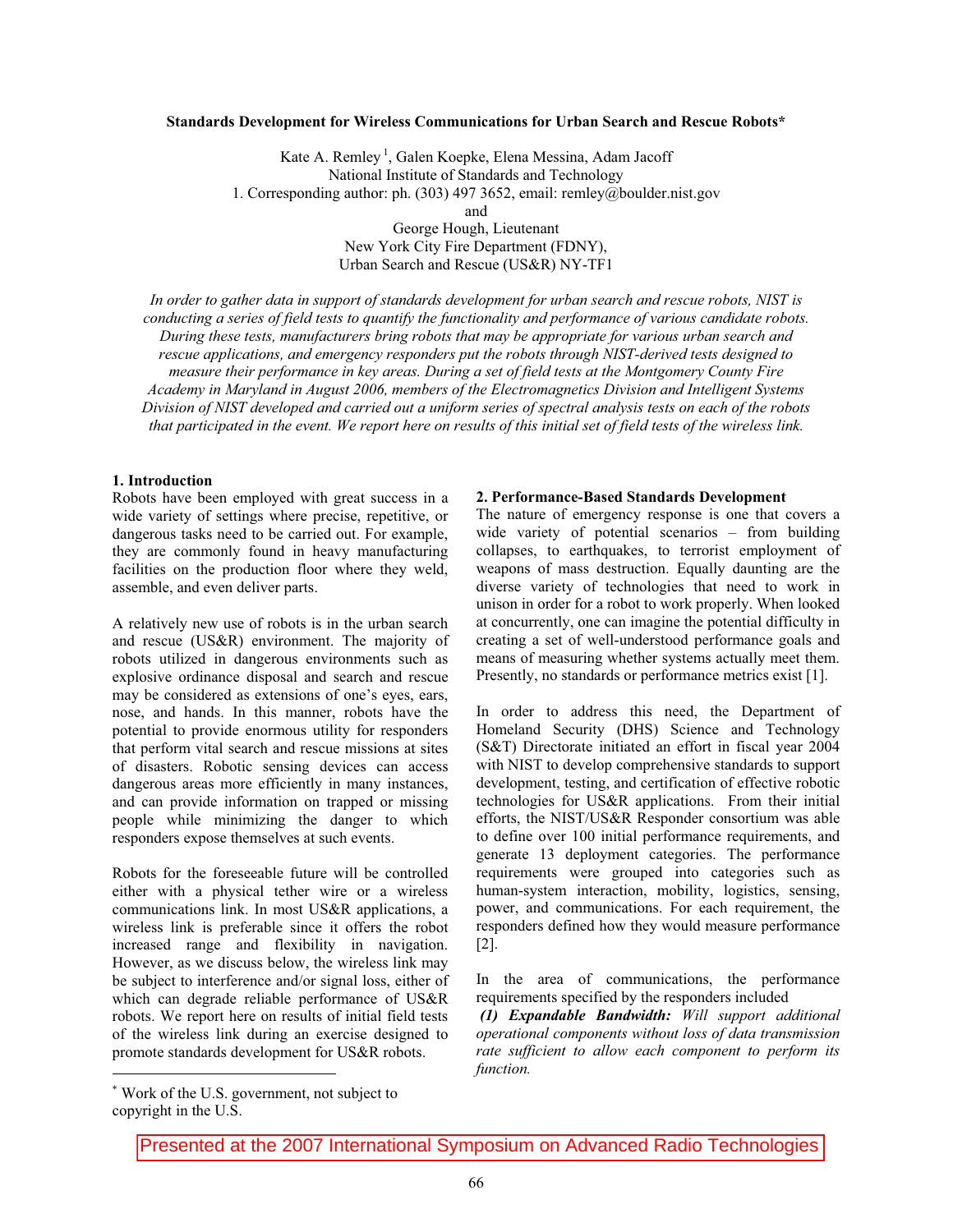*(2) Range—Beyond Line of Sight: Must be able to ingress specified number of feet in worst-case collapse. Worst case is a reinforced steel structure.* 

*(3) Security: System must be shielded from jamming interference and encrypted.* 

*(4) Range—Line of Sight [no notes]* 

*(5) Data Logging—Status and Notes: Ability to pick up and leave notes.* 

Items (2) and (4) were designated as critical in the initial standards development effort, scheduled for preliminary draft by the end of the calendar year 2006. These items depend on the technical specifications of the robot's radio link, as well as the radio environment in which the robots are deployed.

By assisting in the process of creating such standards, DHS seeks to provide guidance to local, state, and federal homeland security organizations regarding the purchase, deployment, and use of robotic systems for US&R applications.

NIST has since organized the standards effort through American Society for Testing and Materials (ASTM) E54.08 – Homeland Security Standards. In this effort, industry representatives and US&R responders have endeavored to slice the problem into manageable categories. The head of each working group is responsible for producing his or her standard test method that objectively measures a robot's performance in a particular area. Ultimately, the response organization will be able to determine which robots best suit their requirements. Robot researchers and manufacturers will benefit from the definition of test methods and operational criteria, enabling them to provide innovative solutions to meet the universal requirements.

# **3. Performance testing in representative radio environment**

One key step in this performance-based standards creation process has entailed testing robots utilizing specially designed test-beds; i.e., standardized obstacle courses. In these tests, commercially available robots have been put through a series of real US&R training scenarios with responders operating the robots. Tests have been carried out at facilities in Nevada, Texas, and Maryland. During the testing done in Texas and Maryland, wireless communications were sometimes found to be problematic when several robots attempted to communicate simultaneously. At the last event, in August 2006 at the Montgomery County Fire Academy in Maryland, members of the Electromagnetics Division of NIST developed and



**Figure 1:** Diagram of the Montgomery County Fire Rescue Academy tests for wireless communications showing the communications LOS and NLOS tests.

carried out a uniform series of spectral analysis tests on each of the robots that participated in the event.

**3.1 Wireless communications test logistics:** During the Montgomery County tests, we gathered a substantial amount of data on the technical specifications of various US&R robots and on the typical radio-interference environment when several robots were deployed simultaneously. In both line-of-sight (LOS) and non-lineof-sight (NLOS) tests the operator and a NIST engineer were stationed in a fixed location (see the dot labeled "starting point" in Figure 1) while the robot moved away.

In the LOS test, the robot moved away from the operator down a long driveway as shown in Figs. 1 and 2. Markers that included visual acuity eye charts were placed every 50 m between 150 m and 300 m from the starting point. Control of the robot was monitored continuously, while video data transfer from the robot was checked at each marker.

For the NLOS tests, the robot moved about 65 m away from the operator in an LOS condition, then turned the corner behind a five-story building, which provided the NLOS condition. See Figs. 1 and 3(a). Markers were placed every three meters behind the building, as shown in Figs. 1 and 3(b), to test whether and when the robot lost data and control capabilities.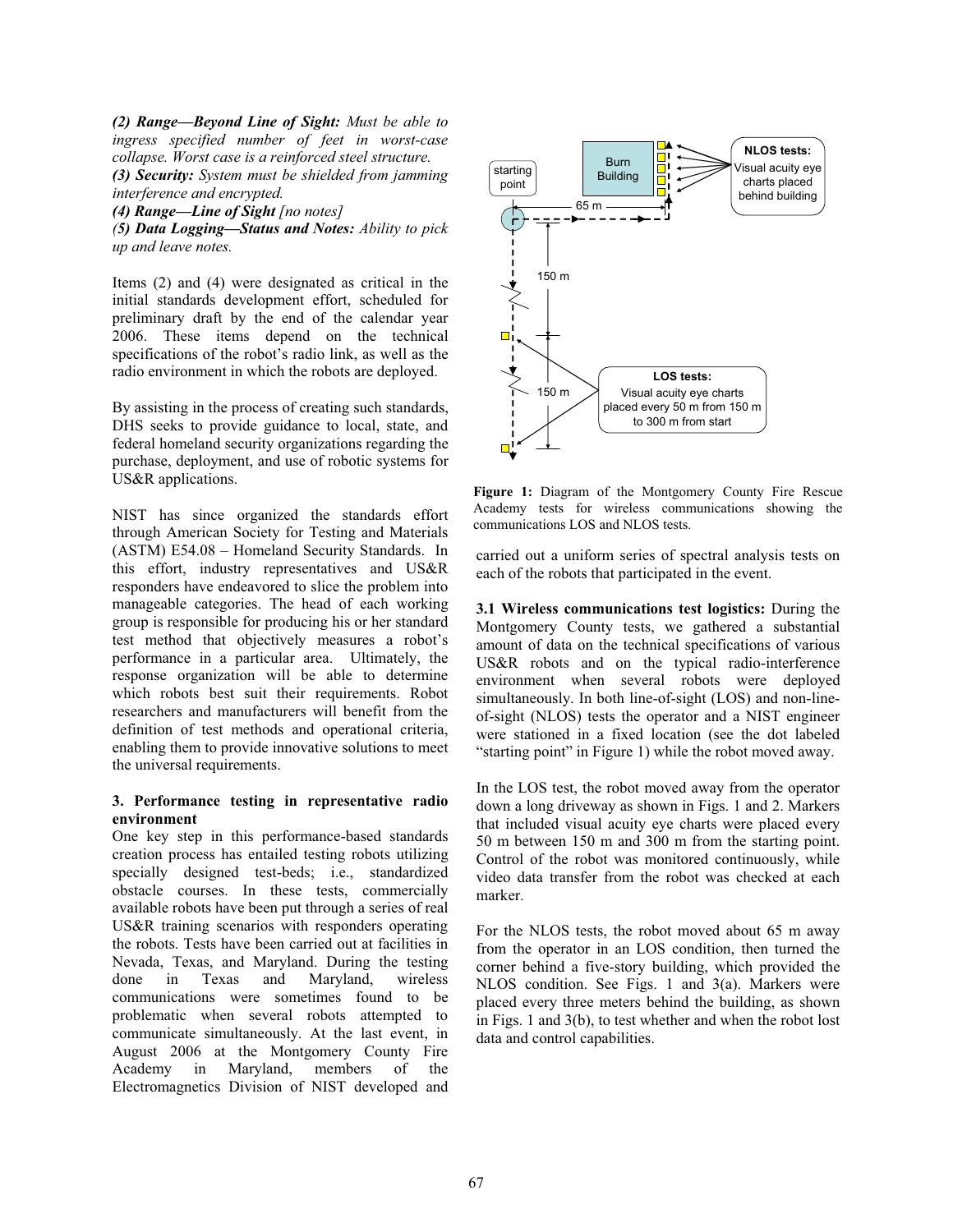

**Figure 2:** Location of the wireless communication tests. For the LOS tests, robots start at the blue tent shown by the arrow, and proceed down a long driveway to the left. For the NLOS tests, robots leave the tent and proceed down a path perpendicular to the first one, to the rear of a tall building. Photo courtesy of Raymond Sheh.

**3.2 Physical environment:** The environment was relatively open with only a few large structures in the area. One was a five-story tall concrete building known as the "burn building" (shown in Fig.  $3(a)$ ), where our NLOS tests were carried out. The ground was covered with a concrete or asphalt surface throughout the test area.

**3.3 Radio interference environment:** As can be seen in the data below, most of the robots operate in the "industrial, scientific, and medical," or "ISM" frequency bands. There is no regulation for licensing or frequency coordination in these frequency bands; thus, the spectrum is readily available for use in commercial applications. While protocols that minimize interference between systems in these bands were often used by the robot designers, when the ISM frequency bands get crowded or when one user has a much higher output power than the others, interference can occur—even on frequencies quite removed from the robot under test. We saw cases where transmitters in the 1760 MHz band knocked out video links in the 2.4 GHz frequency band.

#### **4. Test results**

We collected several types of data relevant to understanding the wireless environment and characterizing robot performance including

- frequency of operation
- type of data transmitted (i.e., video or control)
- output power level
- hardware placement for items such as antennas





**Figure 3:** For the NLOS tests, the robots moved away from their operators (a) along the right side of the burn building then (b) around the back side of the building. At each orange cone, the robot stopped and attempted to send data from an eye chart back to the operator. Photos courtesy of Raymond Sheh.

- radio-interference environment
- x physical environment

These data are summarized in Table 1. Several of these items may interact with and influence the performance of others. As a result, we saw a range of success in transmissions for the various robots deployed in the tests, depending on their set-ups and which robots were nearby.

In particular, the radio interference environment had a significant effect on the robots' ability to successfully complete the tests. Several of the robots used similar frequency bands and wireless access schemes, such as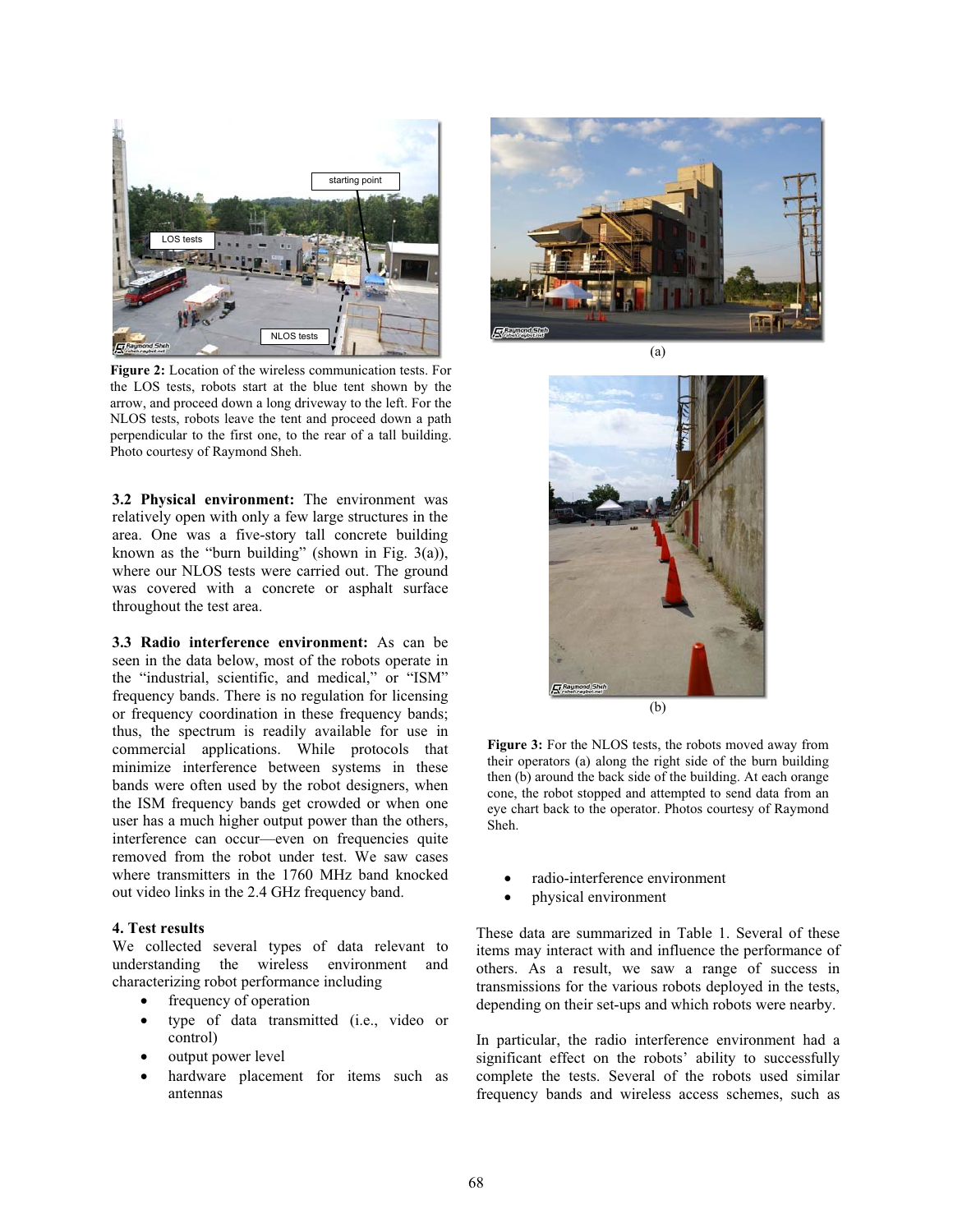





(c)

Figure 4: Example of radio interference on an analog video link transmitting at 2.414 GHz from a nearby robot. In (a) the 2.414 GHz robot is approximately 65 m away from the operator and the signal level is high enough for good reception. In (b), the robot is 100 m away and its video signal becomes choppy. In (c) at just under 150 m separation between robot and operator, the 2.414 GHz signal level becomes significantly weaker than a neighboring 802.11b signal, and the video link is broken.

802.11b. Robots utilizing higher power levels often overwhelmed those with lower power levels. An example of this is shown in Fig. 4 for a robot that utilized an analog video link centered at 2.414 GHz. As the robot moved away from the operator, its signal became weaker than those from nearby robots. After a separation of just under 150 m, the link was lost, even though the robot was using an analog modulation scheme that is normally quite robust in weak-signal conditions. Interference—both in-band and out-of-band—was the most significant impediment to radio communication success and had a negative impact on 10 out of the 14 robots we tested.

The issue of radio interference clearly needs to be addressed because it degrades the reliability of US&R robot performance in situations such as those where multiple robots using the same frequency bands are deployed. Interference from nearby robots during field tests may also impact our ability to develop meaningful standards for radio communications.

# **5. Improving wireless communications for US&R robots**

A wide range of options exist for mitigating the interference results experienced during this initial set of radio tests. Some are currently being investigated by robot manufacturers. Some of these options include

**5.1 Frequency coordination:** In this scenario, robots are assigned specific control and telemetry frequency bands.<br>Frequency coordination would be relatively Frequency coordination would be relatively straightforward for narrowband control and telemetry channels because they may fall into the existing licensed land mobile radio channels already utilized by emergency responders.

It would be difficult to assign frequencies for US&R robot use in the ISM bands since these bands are unlicensed and open to noncommercial users. However, use of the new 4.95 GHz spectrum allocated for licensed public safety use may enable transmission of broadband data such as video in US&R robot applications.

**5.2 Transmission protocols:** Several modulation formats and access schemes have been developed to mitigate interference from collocated wireless systems. Already mentioned are the 802.11 protocols that utilize encoding and error correction to minimize interference. Systems with even more robust error correction such as  $802.16$ will be available in the near future [3].

Another option for minimizing interference to broadband data that would normally be transmitted in the ISM bands would be to reformat them into narrowband data and send them over existing licensed frequency bands. For example, sending still photographs instead of streaming video would drastically reduce the bandwidth needed and may enable use of licensed bands with frequency coordination.

**5.3 Output Power:** Increasing the radiated output power level is one method of increasing the potential for maintaining a wireless link. However with this option there is also the potential for increased interference to other systems and, at high output power levels, a potential